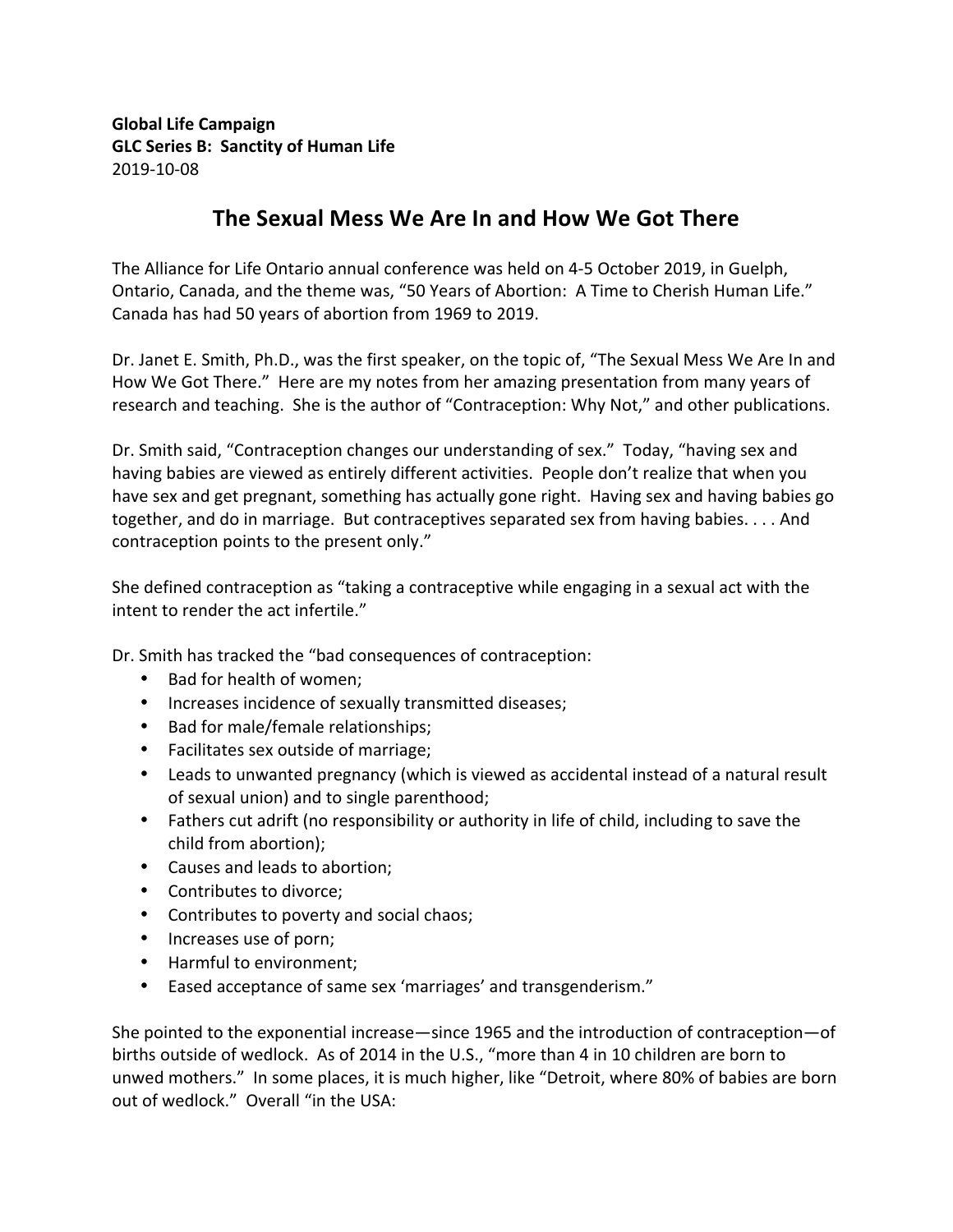- 70% of black babies are born out of wedlock;
- 50% of Hispanics;
- 30% of Whites;
- 40% average."

"In Canada, 1 of out 3 children are living in a home without both their biological parents."

The Dr. Smith talked about divorce rates, which were "about 7% in 1960, then skyrocketed to 23% by about 1980, then declined a little to around 20% in 1998." She observed, "Never before in the history of mankind has the divorce rate doubled in less than two decades. The one difference was the introduction of contraception."

By contrast, only a small percentage, "as low as 3%, of couples who practice Natural Family Planning, divorce," and this is likely because they totally give themselves to one another, are inviting the Presence of God the Creator into their sexual intimacy and union, and are open to receiving the children that God desires to give them.

In "Love and Responsibility," Fr. Karol Wojtyla said, "If the possibility of parenthood is deliberately excluded from marital relations, the character of the relationship automatically changes. The change is away from unification in love and in the direction of mutual or, rather, bilateral, 'enjoyment.' Marital love requires that spouses be fully aware of their mission" – which includes to "Be fruitful and multiply, and fill the earth" (Genesis 1:28; 9:1, 7).

Dr. Smith explained reasons why contraception—with the intent to render a sexual act infertile—"violates God's plan for sexuality:

- It is not in accord with God's plan for sexuality.
- A violation of the good of a woman's physical and psychological health.
- An impediment to the total self-giving of spousal love.
- A rejection of God as the Creator of new life."

But, she continued, "In marriage, sexual relations are holy, and an invitation to God to create life. But contraception is disinviting God. God creates every human soul: sperm and ovum cannot in themselves create an immortal soul. In sex, the male provides the sperm, the woman provides the ovum, and God provides the immortal soul. Contraception thwarts God's lifegiving power. It violates the procreative, then also violates the unitive aspects of sexual intercourse." 

Dr. Smith translated the first line of Humanae Vitae, from the original Latin, as follows: "God has entrusted to spouses the extremely important mission of transmitting human life by which they offer a service to God."

Referring to another writing of Pope John Paul II, "Man and Woman He Created Them: A Theology of the Body," Dr. Smith mentioned these vital foundational truths: